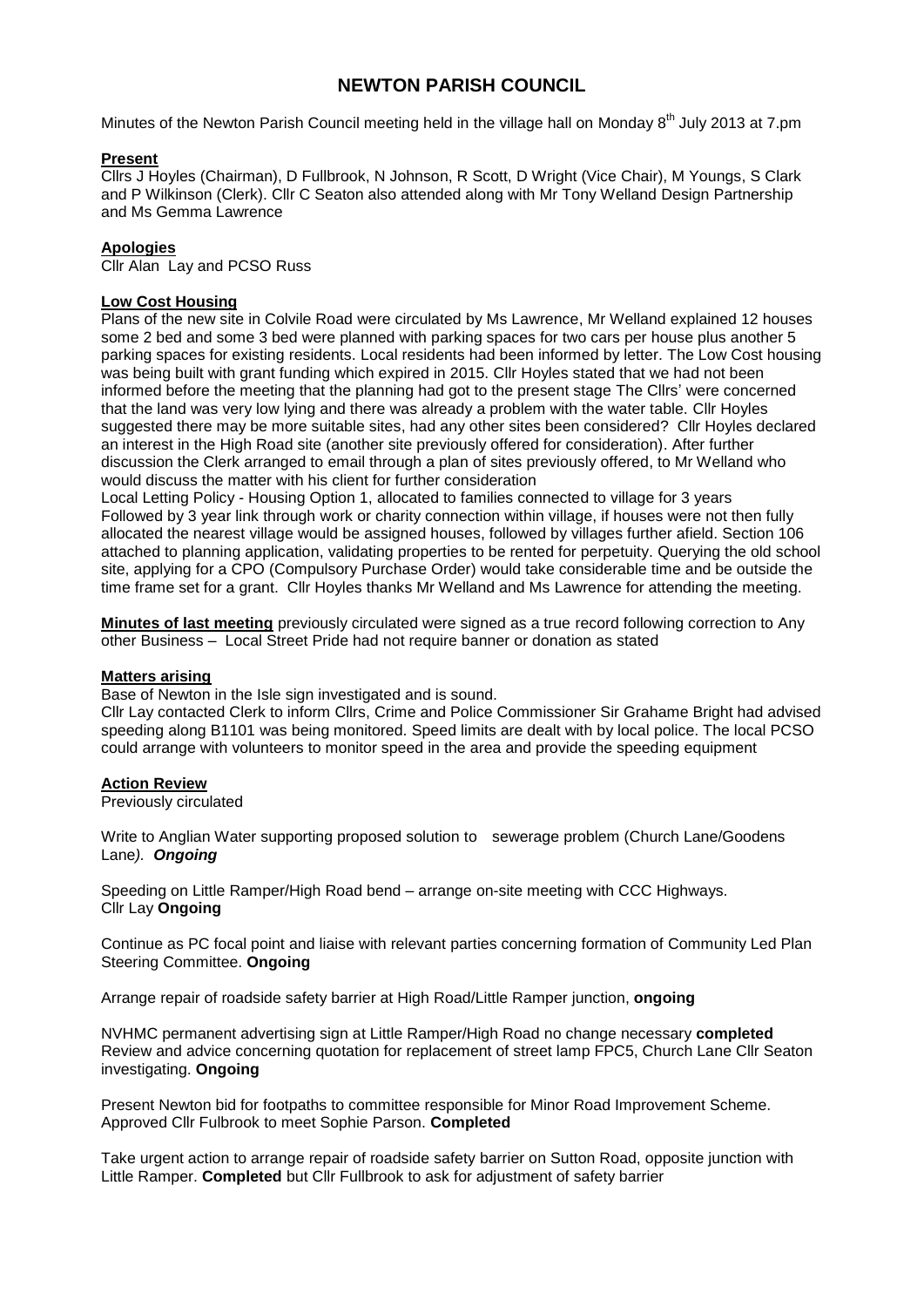Newton Village Playing Field Project – Jubilee Extension. Manage the implementation and completion of the planned improvements. **Completed**

PCSO Russ Request formal (traffic division) vehicle speed checks in Newton. **Ongoing**

JH/Cllr Lay Write to Cambridgeshire P&CC requesting extension of PCSO powers. **Ongoing**

Cllr Lay/Cllr Seaton Consult respective Councils and propose way ahead for compulsory purchase of land at Newton old school site, or a possibility of action through Section 215 of Local Government Act. **Ongoing**

Investigate inclusion of Newton in Cambridgeshire street light improvements. Applies to CCC street lighting which is refurbished every 5 years. Newton streetlights belong to NPC. **Completed**

Request urgent action by CCC Highways to repair and resurface Catlings Lane (from Sutton Road to Catlings farmhouse). National Grid to complete Catlings Lane from River to Catlings Farmhouse. Cllr Fullbrook to contact CCC regarding remainder of road from Catling Farmhouse to Sutton Road **Ongoing**

## **Highways**

Covered in Action Review.

## **Allotments**

Cllr Scott reported all in order. Reply received from Mrs Sands, Cllr Fullbrook investigated remaining debris was removed .New allotment agreements to be sent out in August.

## **Finance**

Savings account stands at £1024.44. £450 transferred to the Playing Field a/c for a temporary payment to cover VAT

Playing Field/account stands at £6.48 with one outstanding RoSPA invoice applied for part of remaining grant to cover cost. All invoices should be paid by our next meeting. Grants paid to us so far amount to £21,692.08.

Current account Income - Concurrent Grant of £960 Rebate of vat £249.64

Payments

ABC Club £50

Acre for payroll setup and charges £29.64

Removal of rubbish £20

Clerk salary and expenses total £530.95 approved

Account stands at £770.31

Local Highways Improvements approved cost £1100 towards scheme. Cllrs confirmed agreement to scheme paying over three years. Clerk to send letter confirming payment method Clerk to query costs of Grounds maintenance and to obtain quote from Country Grounds Maintenance Ltd, for next meeting.

New play equipment to be added onto the insurance

# **Planning**

Clr Hoyles has received a planning application for Mr Allen of Kinder Lodge for a two story extension and first floor to garage reapplication. Concerns over the high water table. Cllrs notified by email of planning applications

# **Village hall**

Activities include Quiz Night and Craft Fair both successful, took part in village fete. Newsletter circulated to all residents. Hall improvements include a new percolator and 60 new chairs. Application to be submitted to Lottery for funding for a new fence between car park and Bowls Club and extend railing to secure boundary. Suggestion box also installed in hall for feedback on service provided.

# **Playing field**

All play equipment installed and inspected. Mole infestation in field to be investigated at a later date. Cllr Fulbrook to permanently site display board also to donate a piece of stone for plaque. He will also collect bearing for roundabout. Payback team to fill in dip in field where sand pit was situated. A notice to be installed for the slide stating 'suitable for children 6 years to 11 years'.

# **Correspondence**

Update on preparation of site allocations detailed policies for Kings Lynn & West Norfolk Local Plan CAB Creation of Rural Cambs CAB invited to be members